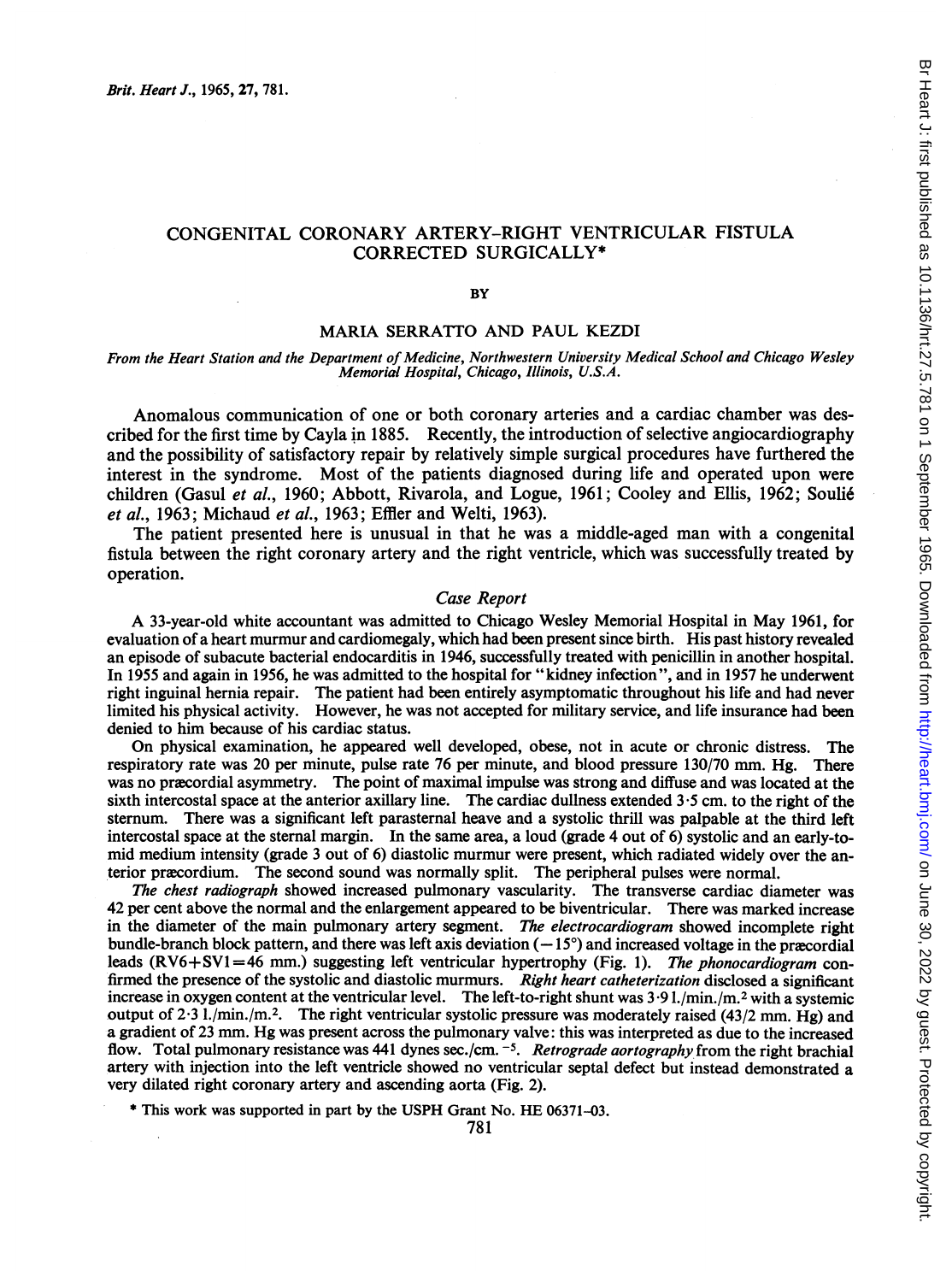

FIG. 1.—Electrocardiogram before operation showing increased voltage in V1 and V6 (RV6+SV1 = 46 mm.), and left axis deviation  $(-15^{\circ})$ .



aorta. Left anterior oblique view.  $RV = right$  ventricle,  $LV = left$  ventricle,  $RCA = dilated$  right

Operation was performed on May 10, 1962. The pulmonary artery and the heart, as seen through the pericardial sac, appeared exceedingly tense. On opening the pericardium, the right coronary artery was noted to be extremely dilated, measuring approximately 4 cm. in diameter. Under total cardiopulmonary bypass, a right ventriculotomy was performed and it was noted that the dilated coronary artery was draining into the apical region of the right ventricle. However, due to the many recesses present in this area, the exact location of the opening could not be detected from the ventricular side. Therefore, after cross-clamping the aorta, the coronary artery was opened longitudinally and the opening of the fistula easily visualized. A probe was inserted through the opening. Closure of the fistula was accomplished with two layers of 5–0 silk, and the continuity of the coronary artery Example the coronary artery was opened longitudinally and the opening of the fistula easily visualized.<br>A probe was inserted through the opening. Closure<br>of the fistula was accomplished with two layers of<br>5-0 silk, and the was reinstituted. The aorta was cross-clamped for a total of 40 minutes.

The patient made an uneventful recovery. The electrocardiogram showed the usual post-operative FIG. 2.—Retrograde aortogram demonstrating the very dilated right coronary artery and ascending for observation eight months after operation. By aorta. Left anterior oblique view  $RV =$ right this time, he had resumed full a ventricle, LV=left ventricle, RCA=dilated right symptom free. No murmurs were detected on coronary artery, A=aorta. physical examination. The post-operative electrocardiographic changes had disappeared, and the

voltage in the præcordial leads was now normal. The chest radiography showed a decrease in the transverse cardiac diameter to 22 per cent above the normal.

## Discussion

According to Edwards (1958) the anomalies of the coronary arterial system may be divided into three groups: (1) minor anomalies of origin or distribution of no importance under usual circumstances; (2) anomalies secondary to other cardiac malformations; and (3) primary anomalies of origin or of communication that are of major significance. In this group, maldevelopment may produce two types of abnormal arteriovenous communications. In the first, a coronary artery originates from the pulmonary trunk with reversal of the blood flow in this vessel which is fed by anastomosis from the other coronary artery (Edwards, 1958). In the second variety, an arrest or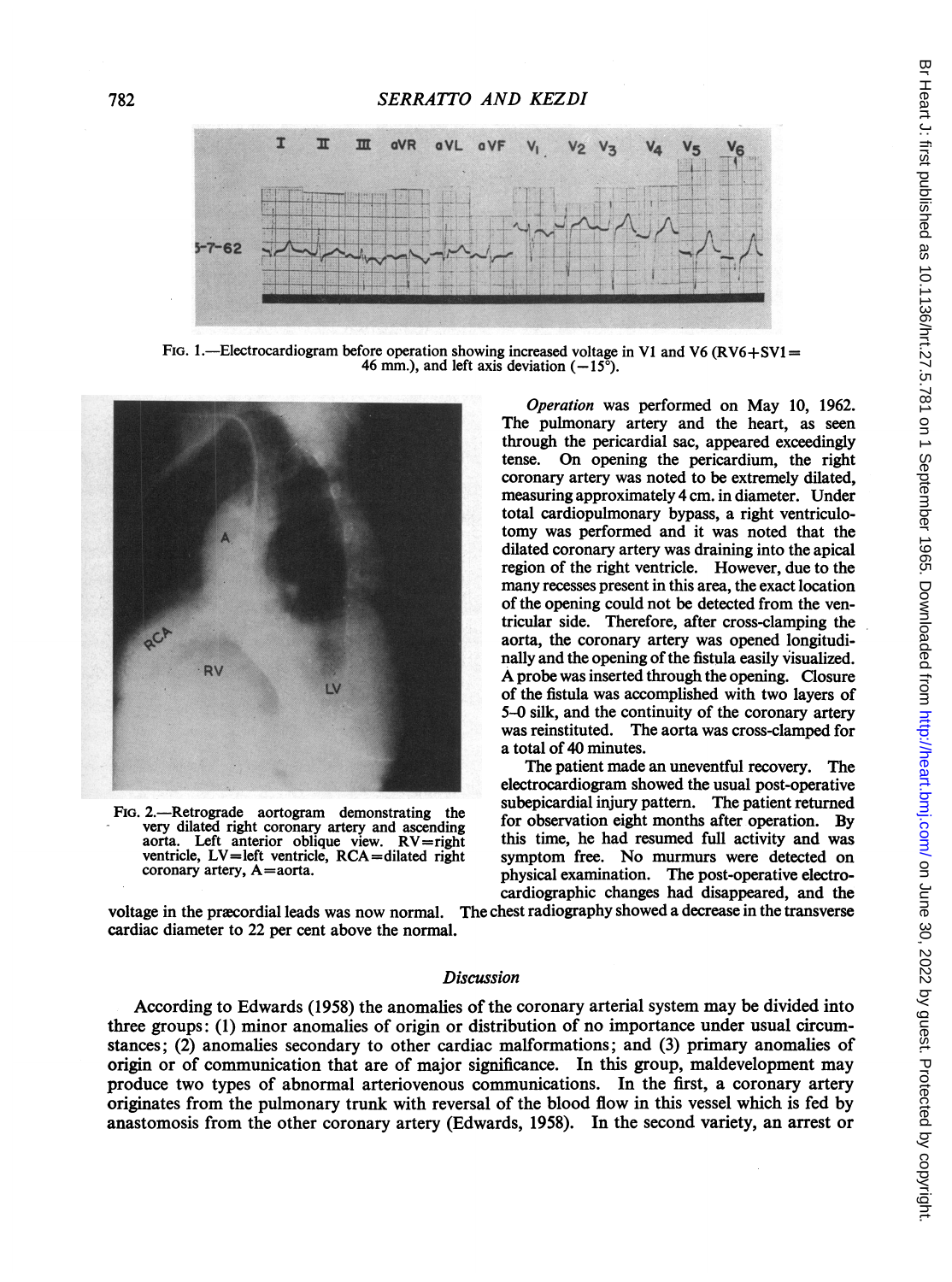faulty differentiation of the embryonal intramyocardial sinusoids is responsible for the communication between <sup>a</sup> coronary artery and <sup>a</sup> right or left-sided cardiac structure (Edwards, Gladding, and Weir, 1958). In this report, we are concerned only with the second variety of Edwards' third group of coronary arterial abnormalities, since the pathology in our patient consisted of an anomalous communication between the right coronary artery and the right ventricle.

The primary functional disturbance of <sup>a</sup> coronary artery fistula is the "run-off" of blood from the coronary arterial system, with the portion of myocardium supplied by the vessels beyond the communication receiving less blood than normal. In fact most of the blood is diverted away from the myocardial capillaries, which represent <sup>a</sup> zone of high resistance, to the low-resistance anomalous channel. However, one can assume that an efficient collateral circulation supplying the critical area develops early in life since myocardial ischemia as <sup>a</sup> complication of the syndrome has been reported in only a few instances (Knoblich and Rawson, 1956; Valdivia, Rowe, and Angevine, 1957; Edwards et al., 1958) and never in infants. Our patient never complained of angina. The transitory electrocardiographic changes after operation are a common finding in operations involving the heart and are probably due to pericardial injury and not secondary to this anomaly. The majority of the cases with coronary artery-right ventricular fistule reported by others have had continuous murmurs. The diastolic component was reported to be louder in 4 out of 5 patients of Gasul et al. (1960). Separate systolic and diastolic murmurs have also been described. Since it is expected that flow through the fistula is greatest during diastole, the diastolic component of the murmur should be louder. However, in our case, the systolic component was louder. It appears that there was a superimposed ejection murmur which made the systolic murmur more prominent. This explanation is supported by the fact that there was <sup>a</sup> <sup>23</sup> mm. Hg systolic gradient at the pulmonary valve during cardiac catheterization. Since the fistula entered the apical region of the right ventricle, shunting was probably less during systole because of narrowing of the fistulous opening during contraction of the myocardium. Though the patient was asymptomatic, his right ventricular systolic pressure and total pulmonary resistance were moderately raised due to the large left-to-right shunt. In consequence of the overload of all cardiac chambers, the heart was very enlarged, including the pulmonary trunk. Dilatation of the right coronary artery and of the ascending aorta was well demonstrated by selective angiocardiography. This latter feature has been emphasized by Gasul et al. (1960) as one of the leading characteristics of the syndrome, short of the demonstration of the dilated coronary artery draining into a cardiac chamber.

Patients with this condition seem to tolerate the increased cardiac load (which in some cases may be quite large) extremely well (Gasul et al., 1960; Neufeld et al., 1961; Carmichael and Davidson, 1961). However, recently Steinberg, Baldwin, and Dotter (1958) described <sup>5</sup> adult patients who died in congestive heart failure produced by a similar anomalous communication. Congestive heart failure may be <sup>a</sup> prominent feature also in infancy (Sanger, Taylor, and Robicsek, 1959; Cooley and Ellis, 1962; Braudo et al., 1962) and be the cause of death. Other complications include pulmonary hypertension (Davison, McKracken, and McIlveen, 1955; Neill and Mounsey, 1958; Bosher et al., 1959) and bacterial endoarteritis (present case; Trevor, 1911; Jacobi and Heinrich, 1933; Vela, Velasques, and Fuenmoyor, 1951; Sanger et al., 1959). Therefore, the syndrome does not appear to be as benign as the early investigators thought.

The current view regarding therapy holds that the presence of either clinical manifestations or significant laboratory findings calls for surgical repair of the lesion. This has been accomplished in 41 patients to date (Sondergaard, 1955; Davis et al., 1956; Johnson, personal communication to Davis et al., 1956; Mozen, 1956; Morrow, personal communication to Edwards et al., 1958; Neill and Mounsey, 1958; Bosher et al., 1959; Grob and Kolb, 1959; Kittle, 1959; Sanger et al., 1959; Swan et al., 1959; Diehl, 1960; Gasul, et al., 1959; Zuhdi et al., 1960; Carmichael and Davidson, 1961; Dubost, Chevrier, and Metianu, 1961; Engle et al., 1961; McIntosh et al., 1961; Neufeld et al., 1961; Barcia et al., 1962; Braudo et al., 1962; Cooley and Ellis, 1962; Papaioannou et al., 1962; Effler and Welti, 1963; Michaud et al., 1963; Soulié et al., 1963) with only 2 reported deaths (Bosher et al., 1959; Michaud et al., 1963): both occurred in small critically ill children, one of whom had an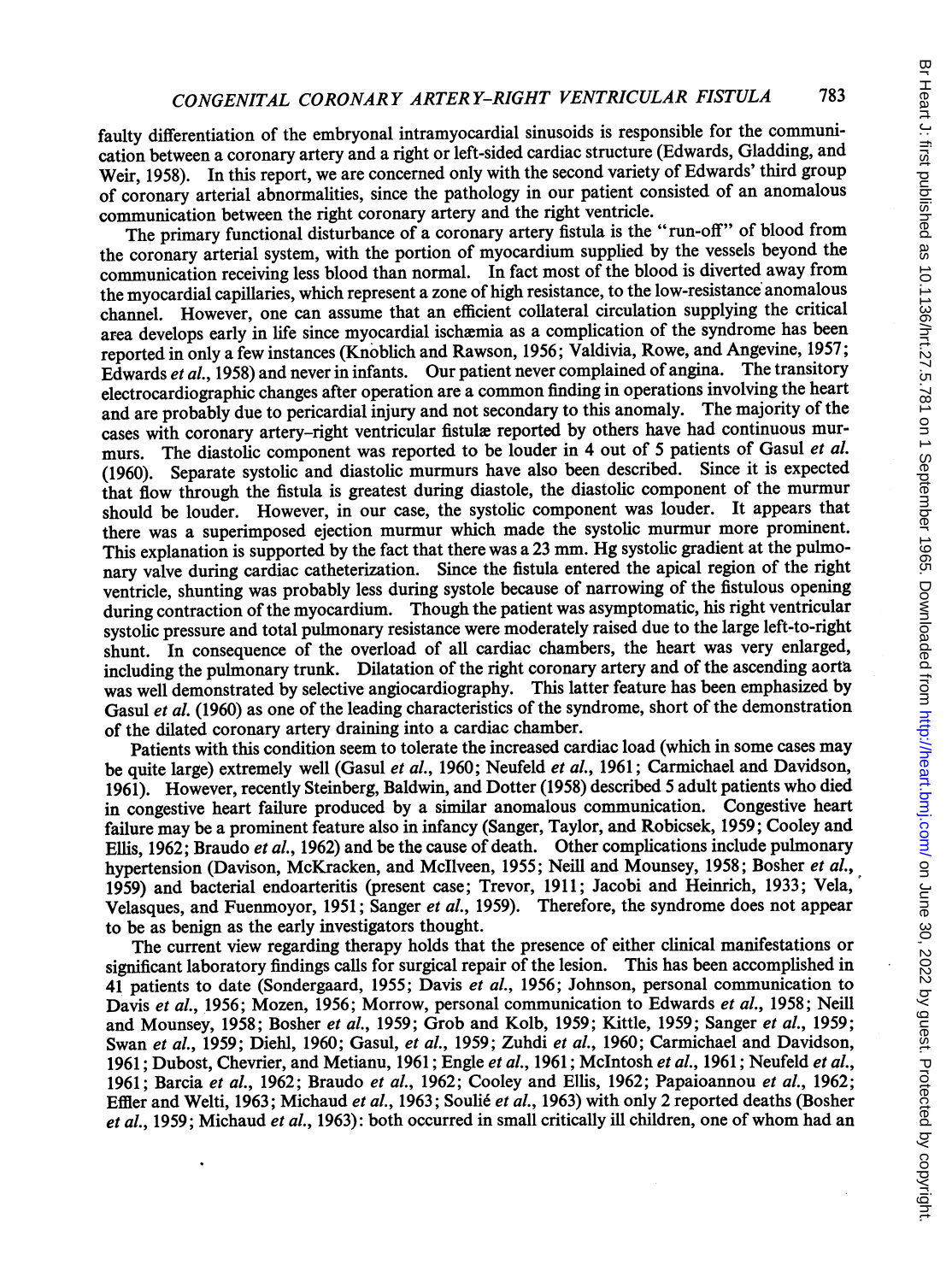### <sup>784</sup> SERRAITO AND KEZDI

associated patent ductus arteriosus. Three patients in whom interruption of the fistula was obtained by ligation of the coronary artery developed myocardial infarction (Swan et al., 1959; Cooley and Ellis, 1962; Michaud et al., 1963). In a fourth patient cardiac arrest occurred four hours after operation (Cooley and Ellis, 1962).

Therefore, closure of the fistula without interruption of the continuity of the parent vessel was advocated and has been successfully accomplished in this patient.

#### Summary

A case of right coronary artery-right ventricular fistula occurring in <sup>a</sup> middle-aged asymptomatic man is reported. Physiological study was prompted by the detection of an unexplained cardiomegaly and heart murmur. Correction of the lesion was accomplished by direct vision closure of the fistula with maintenance of the parent coronary artery patency. The patient made a complete recovery.

Recent publications on the subject and current therapeutic orientation are discussed.

The operation in this patient was performed by Dr. Arthur De Boer, staff surgeon of Chicago Wesley Memorial Hospital.

# References

- Abbott, 0. A., Rivarola, C. H., and Logue, R. B. (1961). Surgical correction of coronary arteriovenous fistula.
- J. thorac. Surg., 42, 660. Barcia, A., Kincaid, 0. W., Swan, H. J. C., Weidman, W. H., and Kirklin, J. W. (1962). Coronary artery-to-right ventricle communication: Report of two cases studied by selective angiocardiography. Proc. Mayo Clin., 37, 623.
- Bosher, L. H., Vasli, S., McCue, C. M., and Belter, L. F. (1959). Congenital coronary arteriovenous fistula associated with large patent ductus. Circulation, 20, 254.
- Braudo, J. L., Javett, S. N., Zion, M. M., and Adler, D. I. (1962). Congenital coronary arteriovenous fistula. Brit.
- med. J., 1, 601.<br>Carmichael, D. B., and Davidson, D. G. (1961). Congenital coronary arteriovenous fistula. Amer. J. Cardiol., 8, 846.
- Cayla, A. (1885). Malformation congenital du coeur.-Canal faisant communiquer l'extremit6 du ventricule droit avec l'origine de l'aorte. Progr. méd. (Paris), 2 ser., 2, 121.
- Cooley, D. A., and Ellis, P. R. (1962). Surgical considerations of coronary arterial fistula. Amer. J. Cardiol., 10,
- 467. Davis, C., Jr., Dillon, R. F., Fell, E. H., and Gasul, B. M. (1956). Anomalous coronary artery simulating patent ductus arteriosus. J. Amer. med. Ass., 160, 1047.
- Davison, P. H., McKracken, B. H., and Mcllveen, D. J. S. (1955). Congenital coronary arterio-venous aneurysm. Brit. Heart J., 17, 569.<br>Diehl, A. (1960). Personal communication to Gasul et al. (1960).
- 

Dubost, C., Chevrier, J. L., and Metianu, C. (1961). Congenital communication between the right coronary artery and the right atrium. J. cardiovasc. Surg. (Torino), 2, 60.

- Edwards, J. E. (1958). Anomalous coronary arteries with special reference to arteriovenous-like communications.
- (Editorial). Circulation, 17, 1001.<br>-, Gladding, T. C., and Weir, A. B., Jr. (1958). Congenital communication between the right coronary artery and
- the right atrium. J. thorac. Surg., 35, 662.<br>Effler, D. B., and Welti, H. (1963). A propos d'une fistule artério-veineuse entre artère coronaire gauche et ventricule<br>droit. Arch. Mal. Ceur, 56, 164.<br>Engle, M. A., Goldsmith
- arteriovenous fistula. New Engl. J. Med., 264, 856.<br>Gasul, B. M., Arcilla, R. A., Fell, E. H., Lynfield, J., Bicoff, J. P., and Luan, L. L. (1960). Congenital coronary
- arteriovenous fistula: Clinical,phonocardiographic, angiocardiographic and hemodynamic studies in five patients. Pediatrics, 25, 531.
- , Fell, E. H., Moreano, M., and Weinberg, M., Jr. (1959). Congenital coronary arteriovenous aneurysm. Clinical, angiocardiographic, and physiologic findings on 3 patients with successful surgical correction. Arch. Surg., 78, 203.

Grob, M., and Kolb, E. (1959). Congenital aneurysm of the coronary artery. *Arch. Dis. Childh.*, 34, 8.<br>Jacobi, M., and Heinrich, A. (1933). Congenital aorticoventricular fistula with engrafted acute suppurative endocar-

- ditis. *Amer. J. med. Sci.*, **186**, 364.<br>Johnson, J. Quoted by Davies *et al.* (1956).<br>Kittle, C. F. (1959). Discussion. *Arch. Surg.*, 78, 204.
- 
- 
- 
- Knoblich, R., and Rawson, A. J. (1956). Arteriovenous fistula of the heart. Amer. Heart J., 52, 474.<br>McIntosh, H. D., Sleeper, J. G., Thompson, H. K., Jr., Sealy, W. C., and Young, W. G., Jr. (1961). Preoperative<br>evaluatio